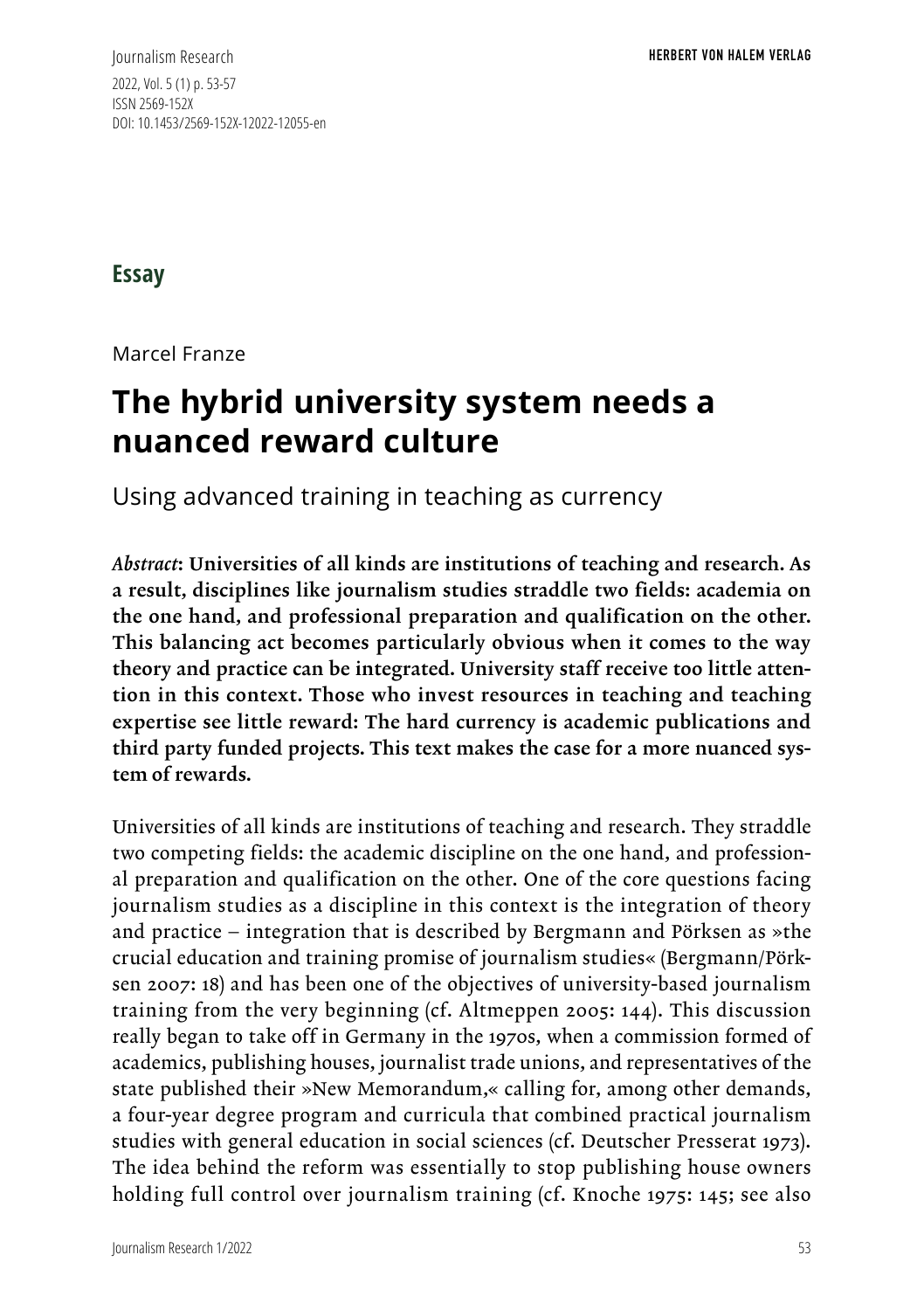Aufermann/Elitz 1975). The »New Memorandum« provided key impetus for the further development and organization of journalism studies (cf. Hömberg 2010), triggering important discussions on how to integrate theory and practice, including how to teach skills (cf. e.g. Weischenberg 1990), developing quality models (cf. e.g. Nowak 2007), didactics (cf. e.g. Dernbach/Loosen 2012), working on definitions (cf. e.g. Blöbaum 2000; Streitbörger 2014) and how exactly integrative teaching should look (cf. e.g. Blöbaum 2008; Haller 2012).

University staff walk a tightrope

It is noticeable how rarely university staff arise in these discussions. Talking about universities of applied sciences and their power in training journalists, Nowak mentions the importance of teaching staff and professors updating their own knowledge. However, »there have been no investigations into the facilities, staffing structures or training performance of state universities of applied sciences, so no more detailed assertions can be made here« (Nowak 2019: 114). There has at least been an effectiveness analysis, which shows that universities of applied sciences are generally in a good position to cover all journalistic skill areas in training, although they differ in the way they integrate theory and practice (cf. ibid. 115f). In relation to Media and Communication Studies as a subject, Klaus et al. argue that more practical application is generally desirable in a degree program, but that students, teaching staff, gradates, and employers all have a different understanding of what this practical basis should look like (cf. Klaus et al. 2015: 163).

Considering the question of how a lesson can be designed in order to integrate theory and practice in the most effective way possible, Blöbaum calls for practical media projects that combine projects, practical exercises, and experiments as forms of learning, focus on working in teams, and involve a high level of interaction between students and teaching staff (cf. Blöbaum 2008: 659.) Haller argues for editorial offices within the teaching environment that produce a media product with sufficient frequency for readers, listeners, and/or viewers and test it constantly on the audience market (cf. Haller 2012: 52).

In order to offer teaching like this, teaching staff need to invest enormous resources and have a broad skillset that is kept up to date. Unfortunately, the hybrid system offers little intrinsic incentive for this, providing insufficient reward for those who invest time and effort in designing courses and developing the skills needed. In the hybrid system, staff walk a tightrope between teaching and research institutions. The majority of staff, from research assistants to specialist teaching staff and professors, conduct both teaching and research. Given the desire to integrate theory and practice, this should be an advantage. Yet the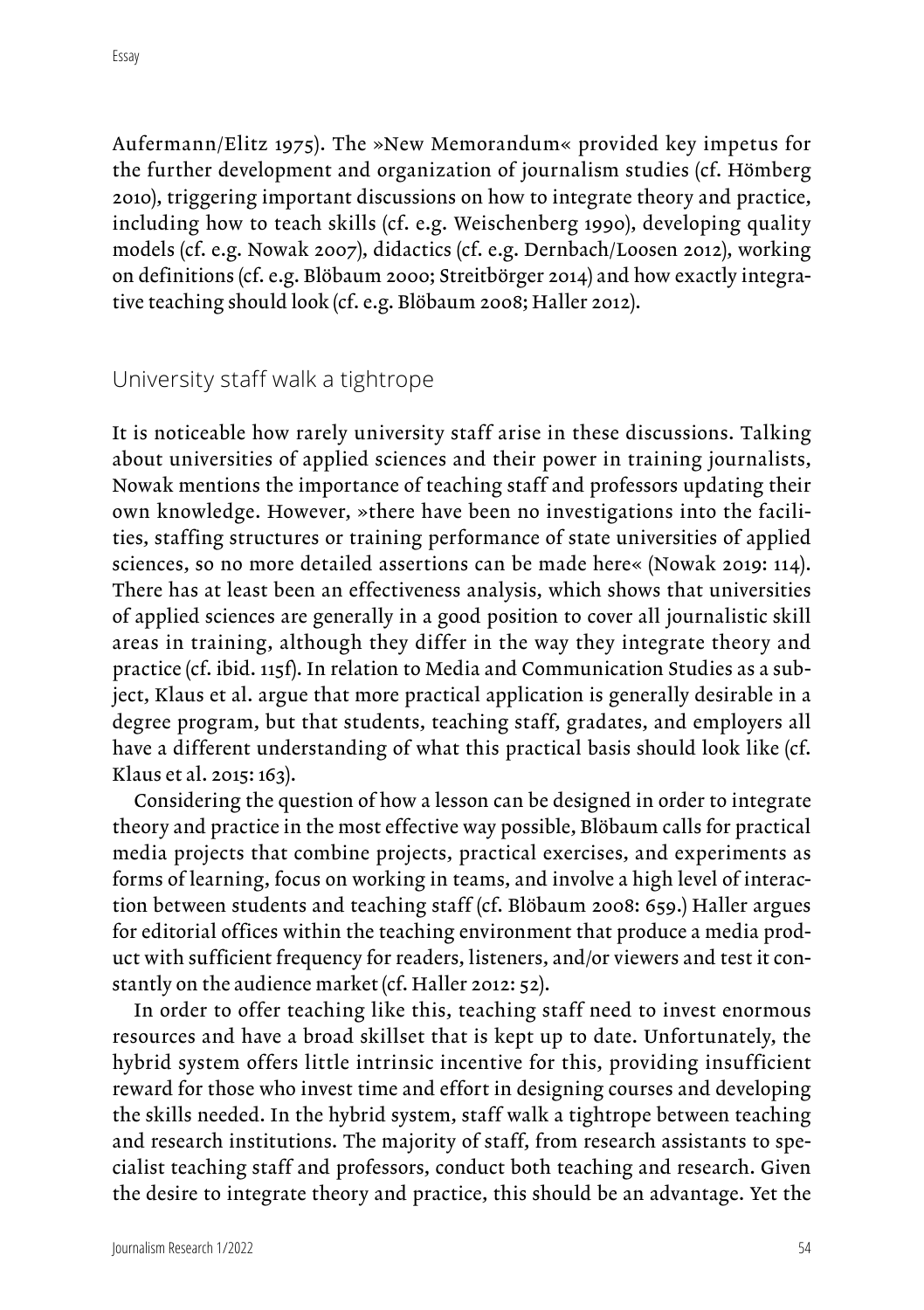two roles do not receive equal reward. It is academic publications and acquisition of third-party funding that act as hard currency for recognition, funding, and career advancement. Staff have a constant incentive – indeed are under constant pressure – to put as little work as possible into preparing and designing their teaching and developing their didactic and pedagogic skills, so that maximum resources can be invested in research. In addition, mid-level staff often have temporary, part-time contracts, creating further time pressure.

#### Proposed solution for advanced training

Journalism studies – alongside many other disciplines – must ask itself this question: Surely what is needed is the establishment of a nuanced system of incentives and rewards that fairly reflects the balancing act between teaching and research, i.e. the academic discipline and professional preparation? Surely it is in the interest of the discipline to recognize dedication to teaching and academic performance equally, for example in the application process? Yet teaching does not have currency in the same way that academic publications do. A few small steps have already been taken. Student evaluations of teaching and the award of teaching prizes, for example, provide incentives. But it is not enough.

The world of business offers one potential solution. Here, certified advanced training is standard in many sectors, and even a requirement in some. At universities, advanced training should not become an entry requirement for the profession, but it should be systematically encouraged and rewarded in journalism studies. The foundation for this is already in place. Staff at almost every university are offered advanced training on developing and organizing teaching, pedagogy, and didactics. Organizations like Hochschulübergreifende Weiterbildung Niedersachsen [Cross-University Advanced Training Lower Saxony, HüW] also develop advanced training courses centrally and offer them to universities. What is lacking is standardization and certification of the courses on offer across Germany, which would help to create a culture of recognition. It may also be worth considering the development of specific courses for individual disciplines, such as journalism studies. The expansion of e-learning and self-learning courses, which large and even medium-sized companies have offered for many years, should be further promoted in this context. The COVID-19 pandemic has helped to drive progress in this sector.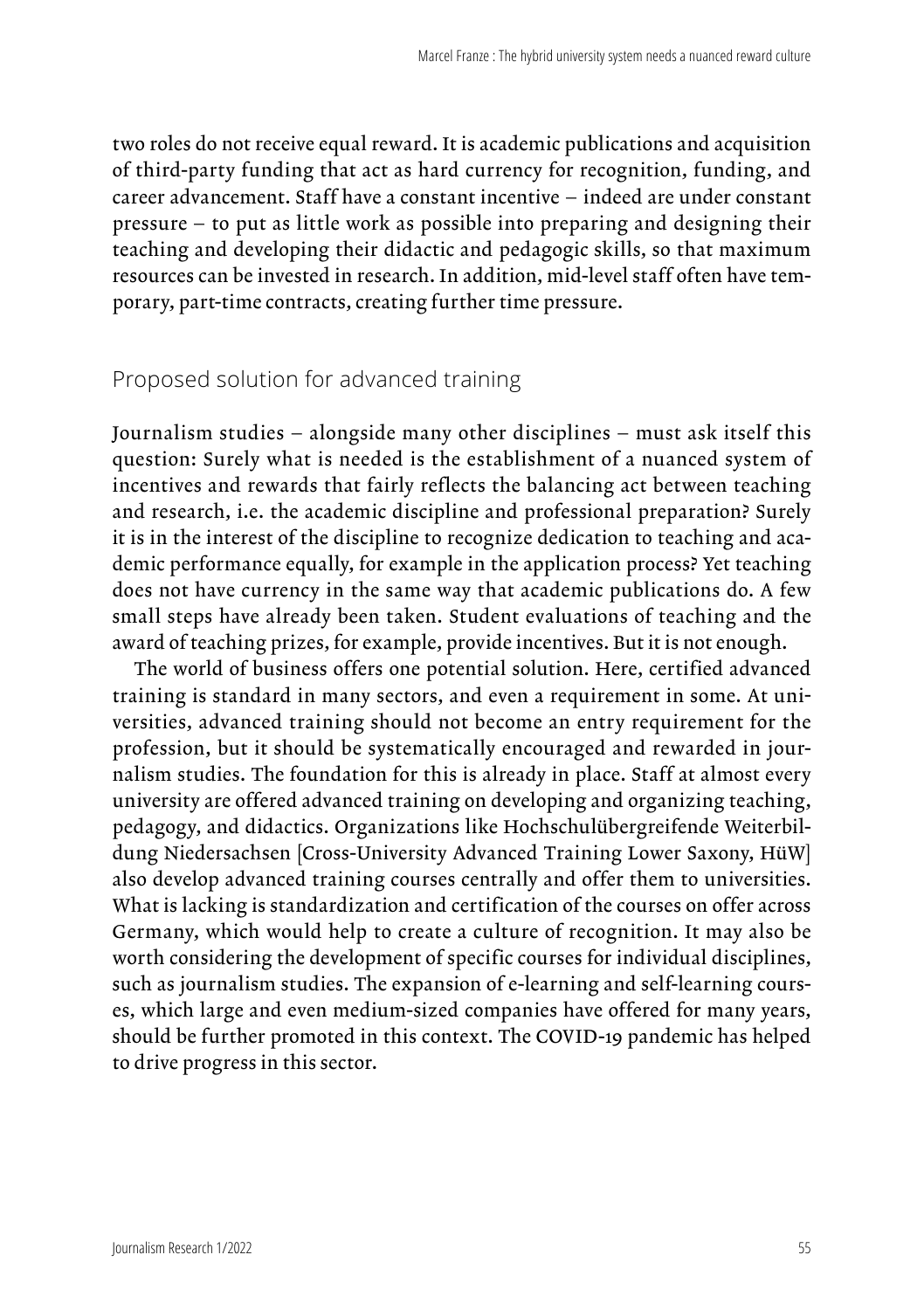I call for certified advanced training in teaching to be recognized and rewarded at an equal level to academic publications and third-party funding acquisition, specifically in recruitment processes and career paths. Comprehensive introduction of this third »currency« is difficult and can only succeed through collaboration between universities of all kinds and professional associations at a national level. But it will be worth the effort. In the long term, rewarding spending resources in teaching would improve quality. And it would help journalism studies to better implement this crucial integration of theory and practice, and the many good ideas that have resulted from these discussions since the 1970s. A hybrid university system should have a nuanced culture of reward.

## About the author

Marcel Franze (\*1991), is a research assistant at the Institute of Public Communication at Ostfalia University of Applied Sciences Braunschweig/Wolfenbüttel and a postgraduate student at the Institute of Communication Studies at Otto Friedrich University Bamberg. His teaching and research are dedicated to practical journalism and journalism research. Contact: m.franze@ostfalia.de

## *Translation: Sophie Costella*

## References

- Altmeppen, Klaus-Dieter (2005): Journalistenausbildung. In: Weischenberg, Siegfried; Kleinsteuber, Hans J.; Pörksen, Bernhard (eds.): *Handbuch Journalismus und Medien*. Konstanz: UVK, pp. 142-148.
- Aufermann, Jörg; Elitz, Ernst (eds.) (1975): *Ausbildungswege zum Journalismus: Bestandsaufnahmen, Kritik und Alternativen der Journalistenausbildung*. Wiesbaden: VS Verlag. https://doi.org/10.1007/978-3-322-85398-1
- Bergmann, Jens; Pörksen, Bernhard (2007): Projektarbeit unter Marktbedingungen. Zur Integration von Theorie und Praxis in Lehrveranstaltungen der Journalistik. In: *Fachjournalist* (1), pp. 16-24.
- Blöbaum, Bernd (2000): *Zwischen Redaktion und Reflexion. Integration von Theorie und Praxis in der Journalistenausbildung.* Münster: Lit.
- Blöbaum, Bernd (2008): Die hybride Disziplin. In: Pörksen, Bernhard (ed.): *Paradoxien des Journalismus. Theorie - Empirie - Praxis; Festschrift für Siegfried Weischenberg*. Wiesbaden: VS Verlag, pp. 649-661.